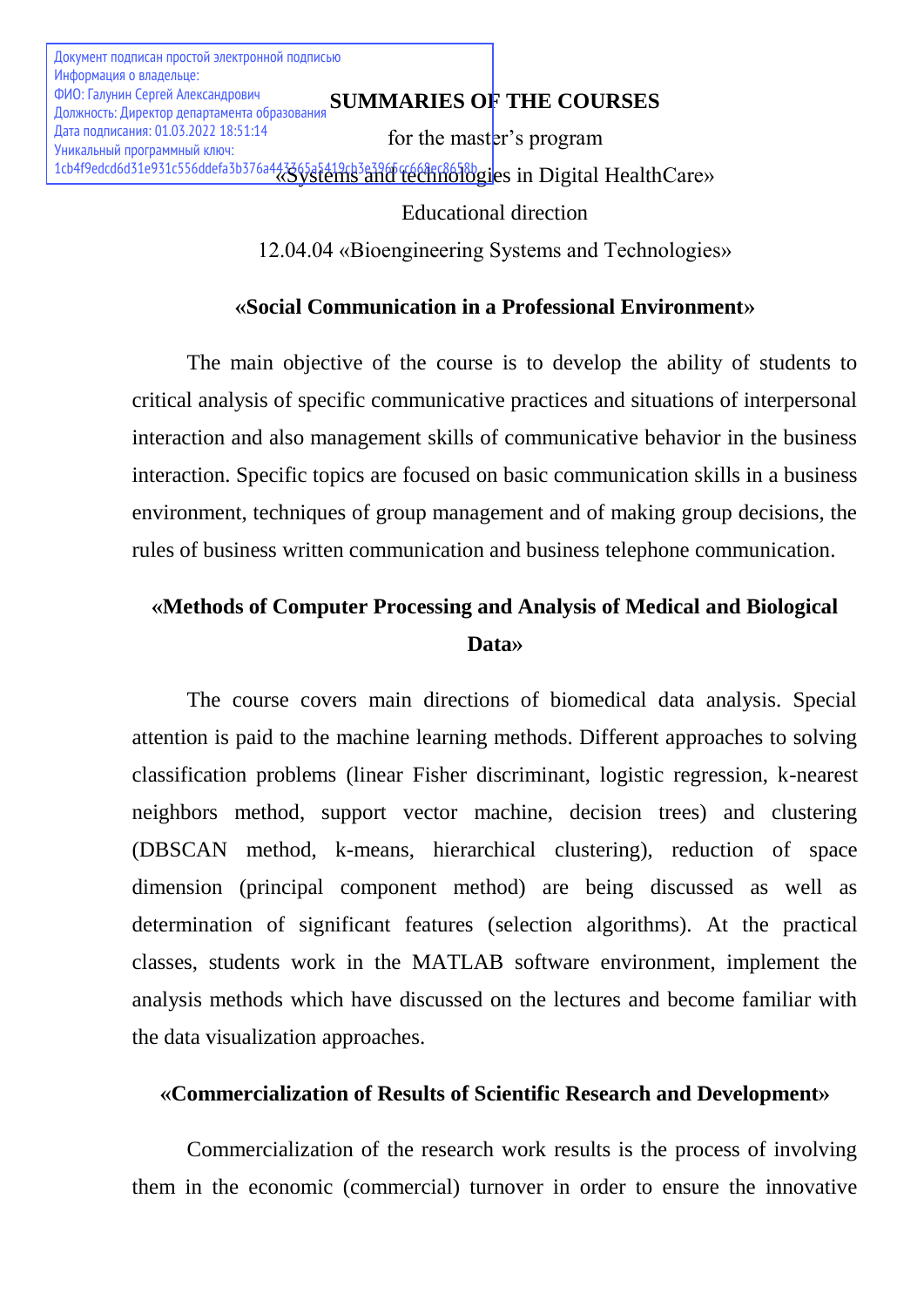development of the national and international economy. The relevance of this discipline is due to the need to modernize the economy in the context of changing the existing technological structure based on the realization of the potential of high-tech branches of science and technology, including the «Digital Economy» program. The development and implementation of the research work results in the economic activities of organizations and enterprises is one of the key success factors for economic transformations. The main goal of this discipline is to form a complex of knowledge, skills and practical skills of developing a business plan for the commercialization of innovative ideas in the form of creating new or improved types of products, goods, works and services studied in the course of R & D undergraduates. Mastering a phased methodology for business planning and design of various innovative projects will ensure the acquisition of competencies required in solving the problems of outputting the results to sales markets and assessing their economic efficiency.

#### **«Modern Problems of Biomedical Engineering»**

The discipline is intended for students studying in medical-technical areas of education. This course introduces students with the current problems and the most promising areas of biomedical engineering. In particular, the issues of application of nanotechnology in medicine, various types of medical robots, modern X-ray techniques, telemedicine, systems for contactless recording of human physiological indicators are considered. The study of the discipline will allow future masters to more freely navigate the main problems of basic and applied research in the field of biomedical engineering, to identify its promising areas and practical applications.

#### **«Bioengineering Systems and Technologies»**

The discipline purpose is to form the student's knowledge in methodology and basic principles of biomedical engineering systems development, problems of modeling, synthesis and research of biomedical engineering systems, development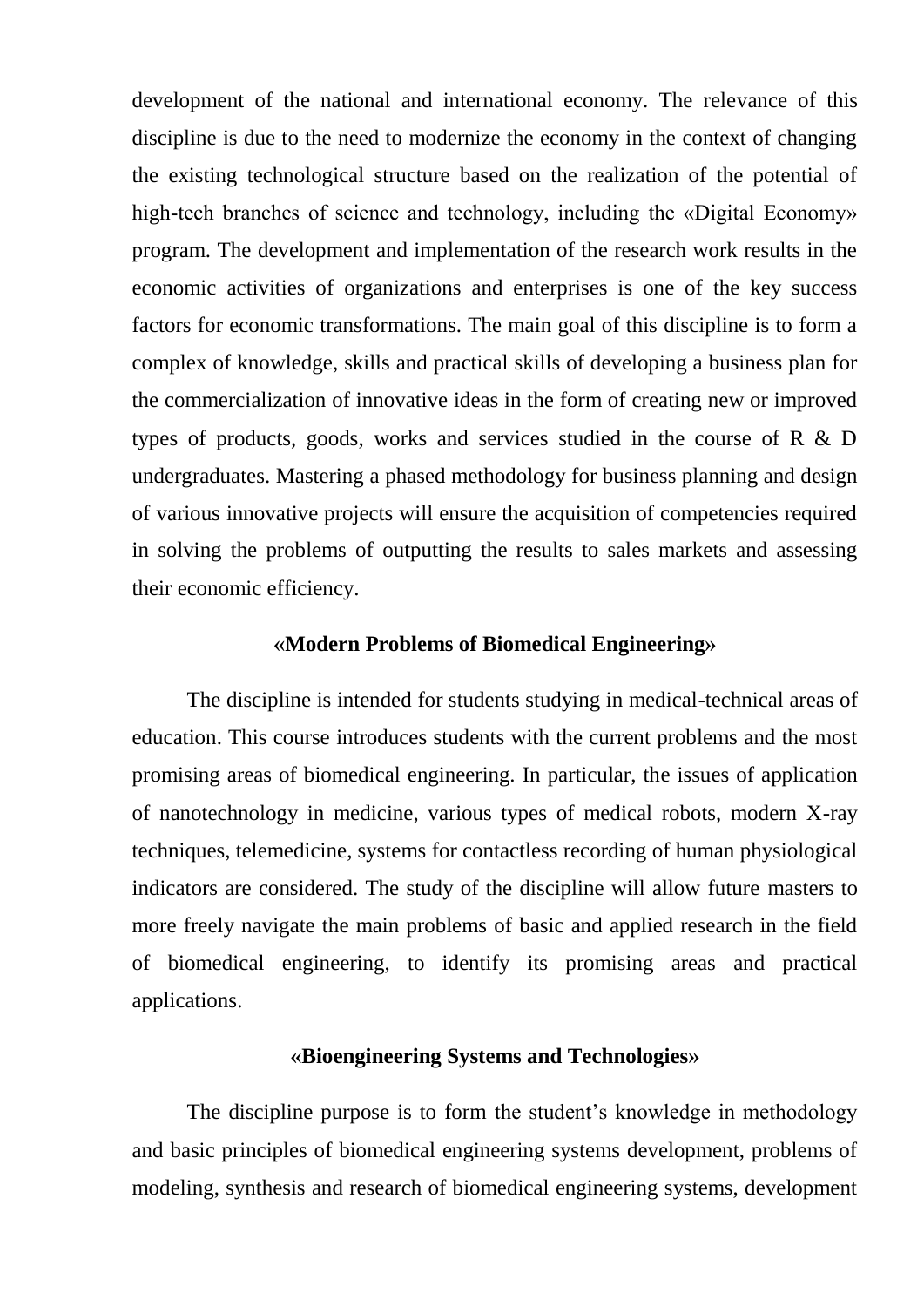of the generalized system's structure, research of biomedical engineering system's information interaction and control channels, structures of the information and methodical support, hardware, software and metrological support for biomedical engineering systems development, forming of professional skills and competencies for biomedical engineering systems synthesis for diagnostics and patient's disorders treatment, patient's health control, monitoring and prediction.

#### **«Russian as a Foreign Language»**

The discipline is intended for education of master's degree non-philological foreign students, who have the bachelor diploma of Russian institute of higher education and have the knowledge of Russian Language corresponding to the B 2 level. The program includes requirements for language knowledge level in different types of speech activity as well as grammar and speech material.

The mastering of this program will allow the foreign students to handle their communicative needs in educational, social and cultural sphere, will produce the base for successful learning of special subjects, and, as a result – for successful presentation of a thesis.

The Russian Language course for master's degree students must ensure the forming of a graduate's communicative competence on the level sufficient for professional activity in Russian Language. The education is realized on the source of general scientific, country-specific, literary, social and political texts.

#### **«Foreign Language»**

This program is pointed on providing training courses for foreign citizens who had not studied the Russian language before. It includes language and speech models based on the requirements for the Elementary certification level. Achieving this level in Russian will satisfy the foreign students' basic communicative demands in social and cultural as well as in educational spheres of communication.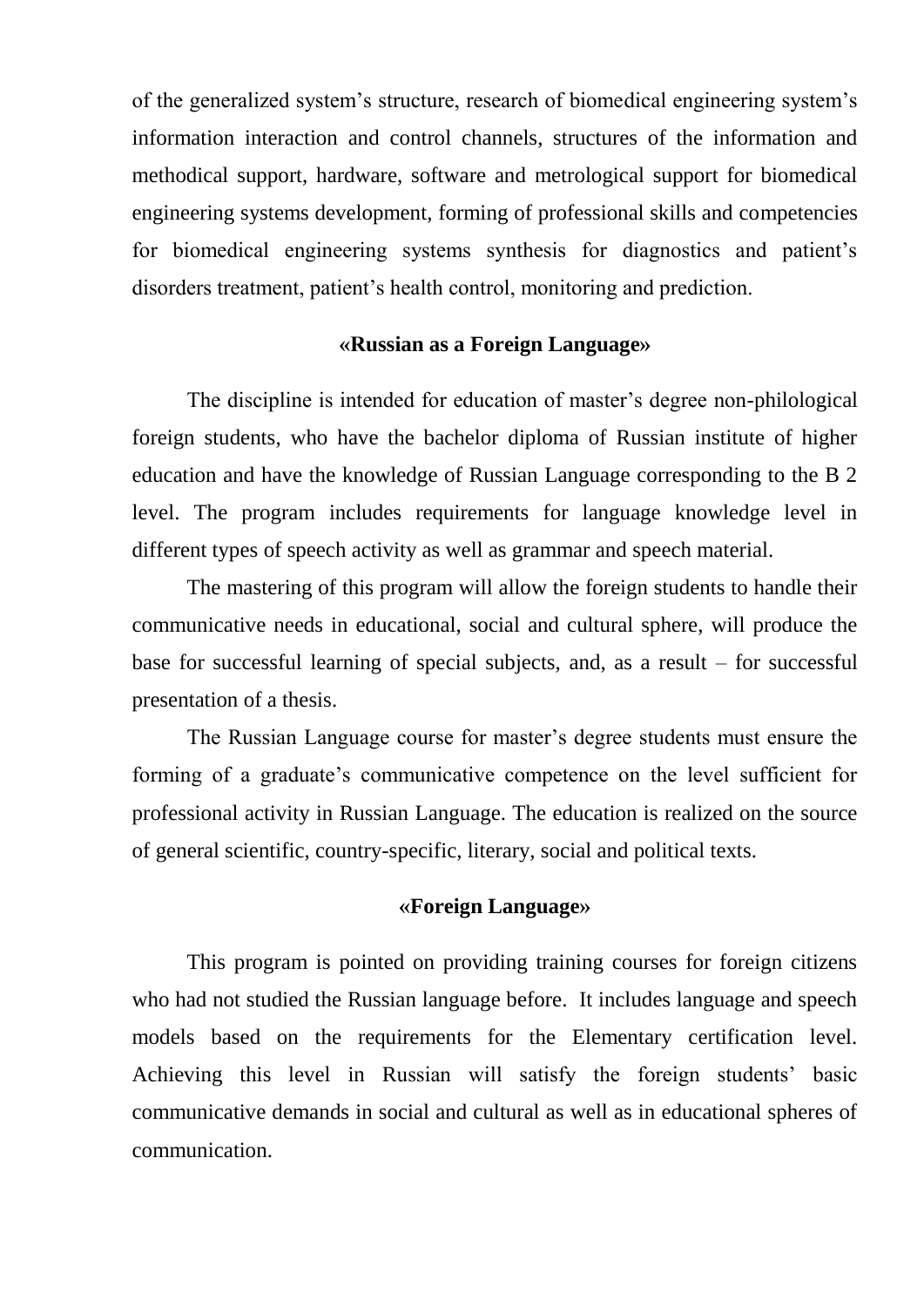The content of the program involves implementation of flexible training models, depending on the communicative purposes, native language and students' individual features.

#### **«Monitoring Systems in Digital HealthCare»**

After finishing the course «Monitoring Systems in Digital Healthcare», students will get basic knowledge of the main biomedical signals used to assess the current health state of a person in telemedicine monitoring systems, such as electrocardiogram, pulse wave, blood pressure, respiration rate and others. In practical classes, students will study basic set of sensors for the registration of biomedical signals, current trends and approaches to the instrumental support of systems for remote monitoring in digital healthcare. During laboratory works, students will gain practical skills in registering signals using a modern Biopac Student Lab system, an integrated life science teaching solution that includes hardware, software and curriculum materials that students use in undergraduate laboratories to record and processing data from their own bodies.

# **«Telemedicine Systems and Technologies»**

The discipline purpose is to form the student's knowledge in methodology and basic principles of development of telemedicine systems for remote diagnostics and treatment. The main classes of telemedicine systems and tasks solved them; generalized structures and variants of development of systems for diagnostics and treatment of patients with chronicle diseases, problems of autonomy, continuous operation, and reliability of diagnostics and prognostics of the diseases exacerbation are considered.

### **«Bases of Management and Marketing at Medical Industry Enterprise»**

The discipline is intended for students studying in medical-technical areas of education. The course covers issues related to planning and managing the marketing activities of an enterprise, in particular: the marketing concept, types of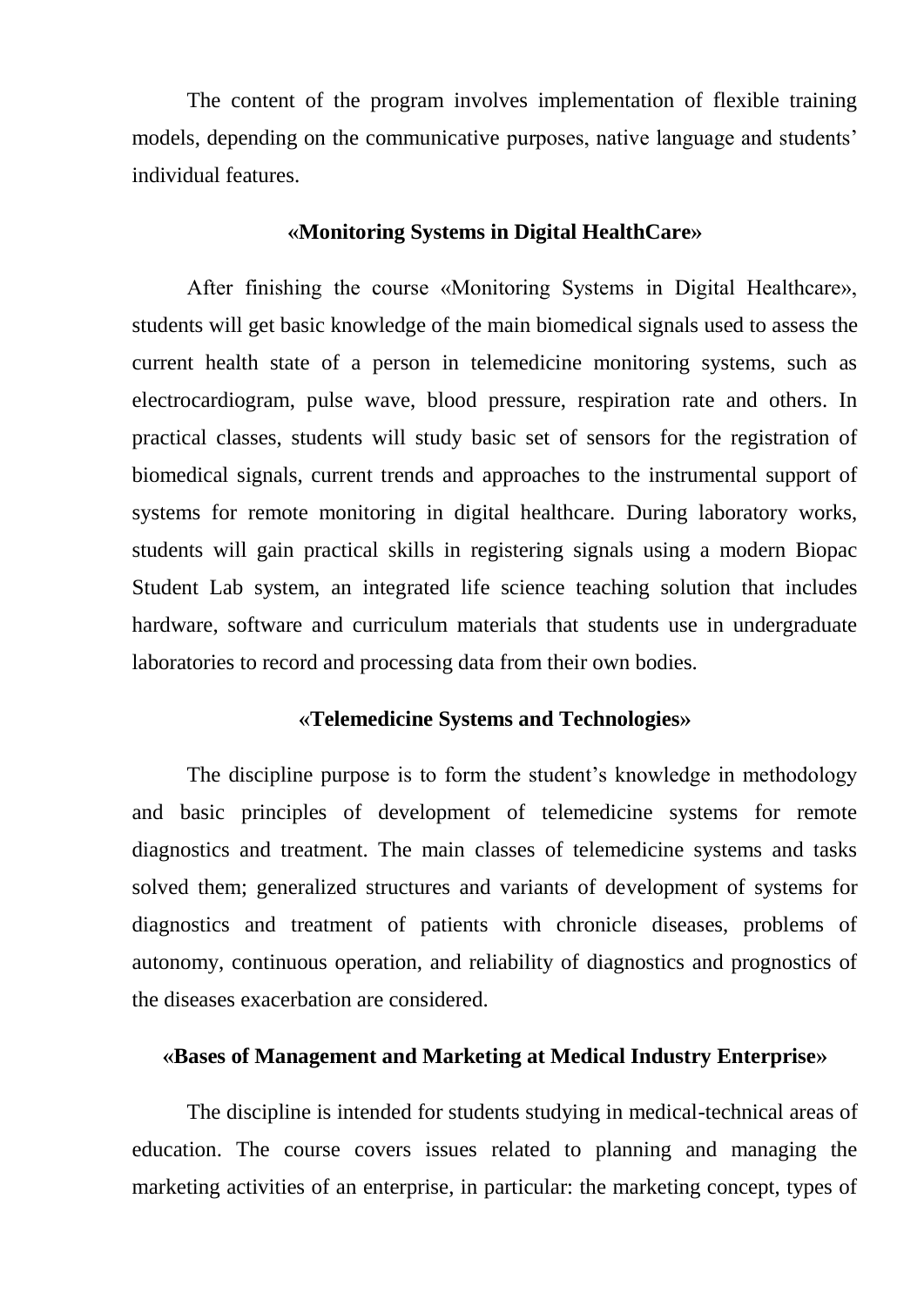marketing research, methods for assessing the competitiveness of high-tech products, pricing techniques, components of the demand generation and sales promotion system and the main types and categories of services in medical and technical enterprises profile. The system of development and introduction of medical devices, the procedure for registration of medical devices in the Russian Federation and the Eurasian Union, as well as the main directions of foreign economic activity enterprises are considered.

#### **«Automated Analysis of Images»**

The discipline is devoted to study of the images analysis and processing problems. The problems of automated analysis and digital images processing, methods and software are discussed. The accent is focused at the analysis and processing of biomedical images. The issue of images forming by using of different converters and optical systems are studied. The attention is focused at the image transformation and processing at the visual system. The problem of development of automated images analysis is discussed. Received theoretical knowledge is reinforced by the implementation of the automated images analysis methods at the laboratory lessons.

#### **«Automation of Biomedical Research»**

This discipline provides professional training in the fields of bioengineering systems and human control systems. It covers innovative technologies, which are used for automation of biomedical research as well as basic principles of construction of systems that implement these technologies. The course examines the problems taking place during synthesis of this kind of systems, and in the course of their methodical, informational and instrumental support. The theoretical aspects of the automated research systems development are supplemented by the practical aspects of their application.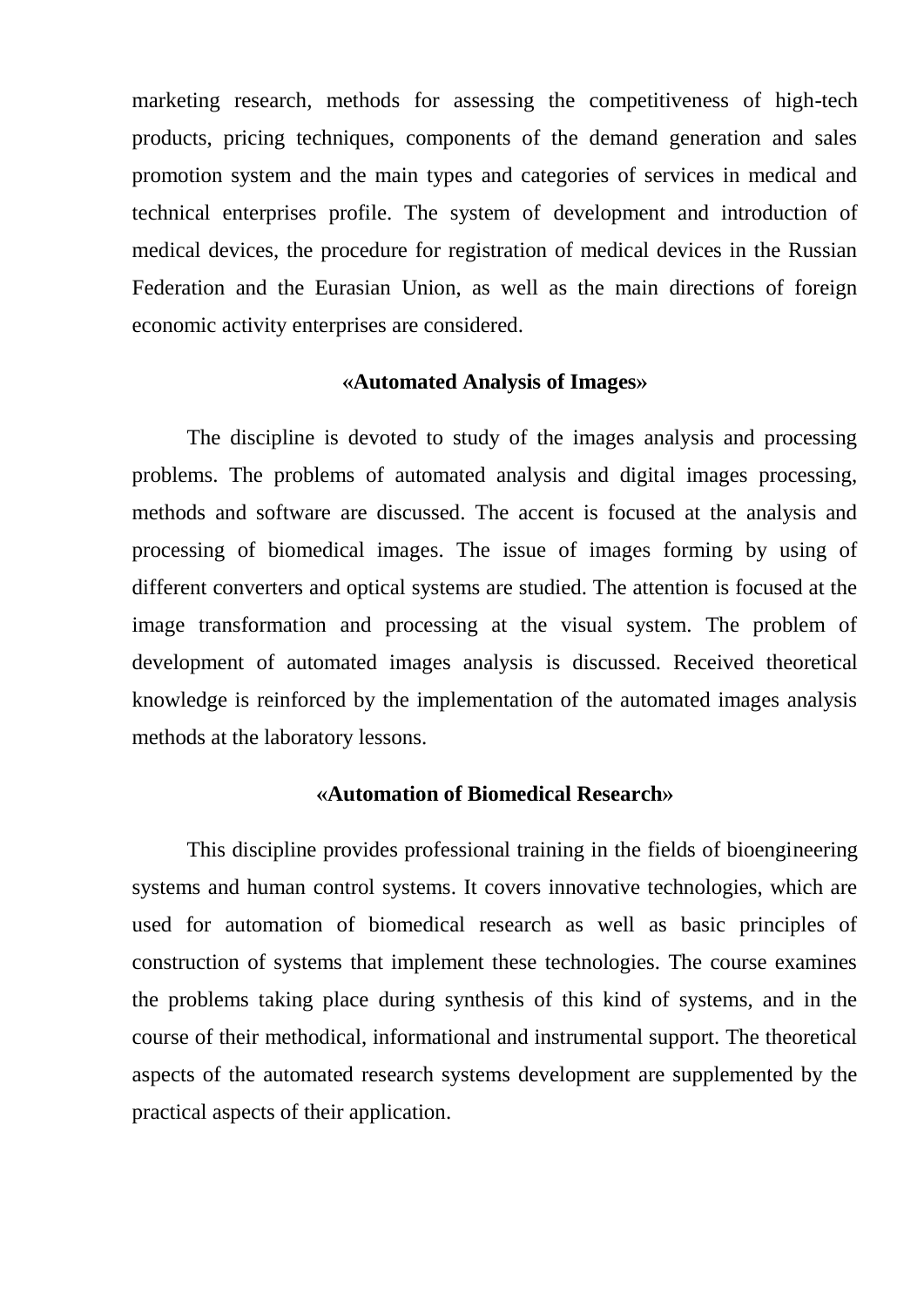The discipline is important for the development of the professional competence of the specialists involved in the design and use of the technical tools for the biomedical research automation.

#### **«Interdisciplinary Project**

### **«Development of Monitoring System for Outpatients with Chronic Diseases»**

The discipline purpose is systematization, strengthening and extension of the theoretical and practical knowledge of students, application of knowledge to solve concrete scientific and engineering problems of system development for patient's health remote monitoring with chronic diseases. During fulfillment of the interdisciplinary project students develop and design the structure and elements of the remote monitoring system, form the ability to carry out the review and substantiation of the way for purpose achievement, form the skills for practical use of knowledge and ability to develop remote monitoring systems.

#### **«Information systems in Digital HealthCare»**

Health information technology is becoming more and more, an integral part of our healthcare system and is invaluable to both treating patients and evaluating treatment regimes of any national health system of any country. Implementation of more advanced technologies has: greatly improved the quality of health services, the quality of patient healthcare, reducing the cost of health and care services. Health care information systems can give patients more control over their health, reduce the administrative burden for care professionals, improve clinical outcomes, enhance decision support, enable accurate reporting of data, improve the security of information (paper-based versus and electronic systems) as well as improve patient access to information support the development of new treatments and medicines.

This Masters' level course introduces the fundamentals of information systems used for: managerial and clinical support in healthcare; comparison to healthcare systems in other countries; electronic health records and the use of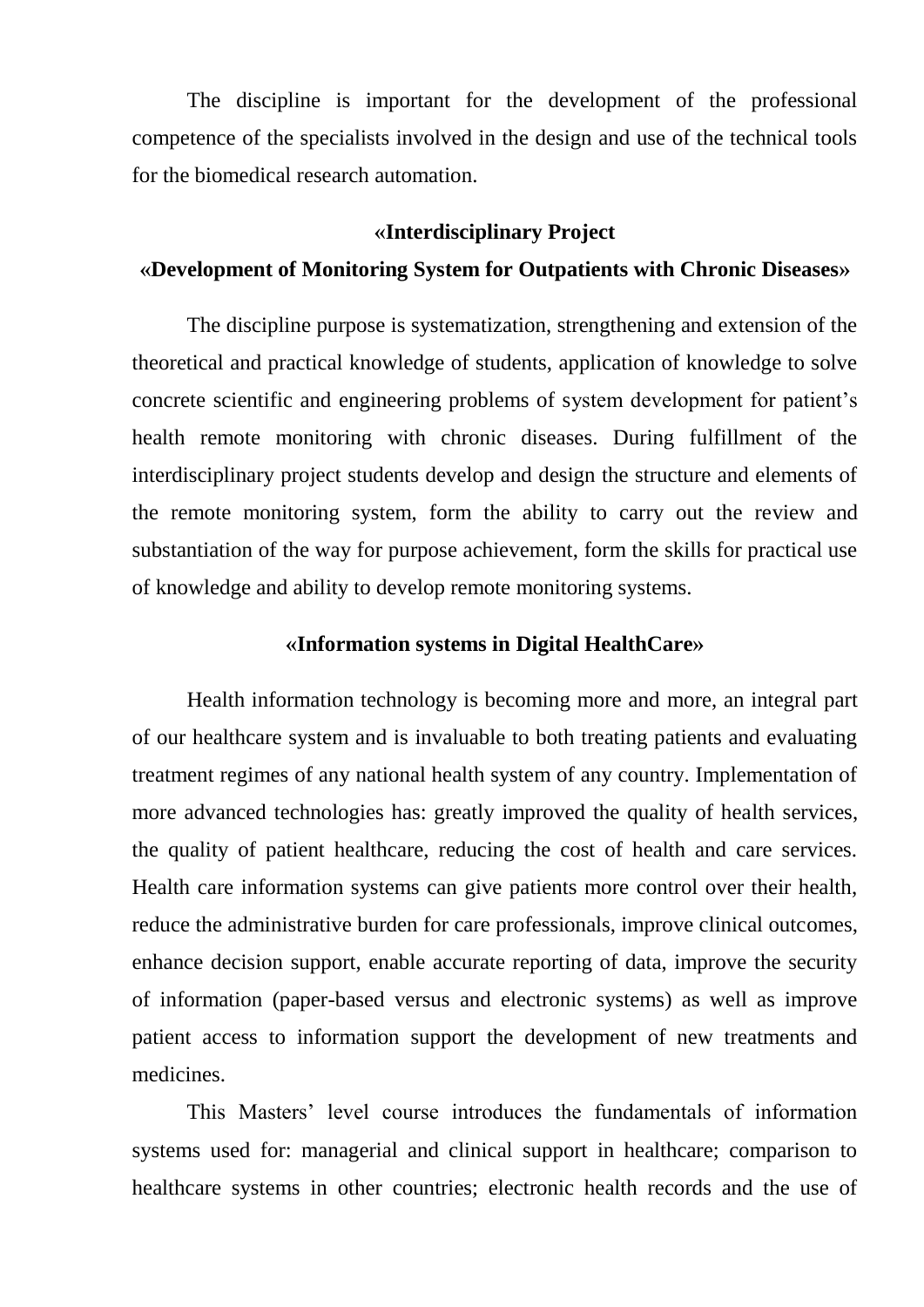medical databases; further exploration of medical databases and manipulation for decision support including evidence-based practice. Students will learn how to use medical databases, store and use statistical tools such as IBM SPSS statistics and IMB SPSS Modeler for evidence-based clinical research. The course has been designed to give both theoretical and practical knowledge.

#### **«Maintenance and Repair of Modern Medical Equipment»**

The course deals with the installation, commissioning, control of the technical condition, periodic and routine maintenance, repair of medical equipment. After studying the basic principles and legislative issues, the specifics of the implementation of the declared processes are considered in relation to certain types of medical equipment: X-ray, computed tomography scanners, ultrasound scanners, anesthetic, resuscitation devices, disinfection equipment, laboratory equipment, functional diagnostic equipment etc. During practical classes students envelop a plans for technical maintenance and perform tasks of finding and eliminating of typical malfunctions.

### **«Advanced Methods and Tools for Biomedical Data Analysis»**

The course program includes studying and analyzing basic machine learning algorithms with an emphasis on their mathematical description and specific properties of biomedical datasets. The issues of data preparation, selection of significant features, variance analysis, decision trees and forests, neural networks and Big Data technologies are discussed. In practical and laboratory classes, students learn to apply theoretical knowledge to practical problems of biomedical data analysis using Python programming language. Specialized mathematical Python modules, which are mandatory for modern specialists in the field of data analysis, are studied. The course is aimed at students who are familiar with the basics of statistics and data analysis methods.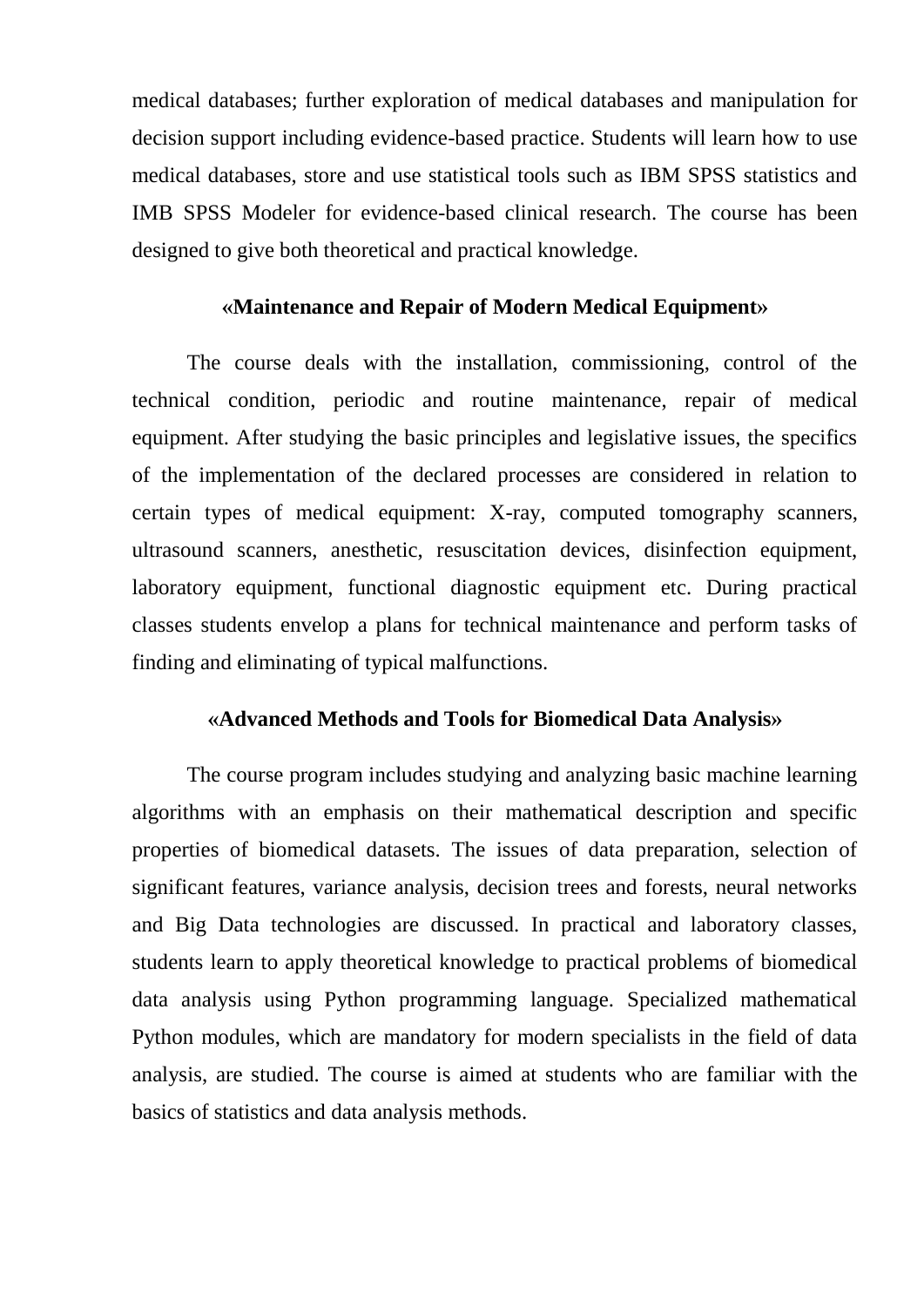#### **«Motion Analysis Systems and Technologies»**

This is an introductory course in movement and gait analysis. It will help students to learn modern technologies for movement analysis using: optical motion capture systems, Inertial Measurement Units, EMG systems, force platforms, plantar pressure measurement and others. The main aim of this course is to introduce students to the techniques and methods of gait analysis and give them knowledge and tools to solve biomechanical problems, robotics, to improve rehabilitation techniques, research and treatments programs for people with different disabilities of the musculoskeletal system. Successful completion of this course will enable the student to acquire advanced knowledge of biomechanical mechanisms of human gait and to develop experience in the use of selected biomechanical measurements and analysis methods such as kinematic, kinetic, plantar pressures analysis, and joint modelling.

#### **«Design of Digital Medical Systems»**

Discipline provides professional training in the design of diagnostic and therapeutic biomedical electronic systems using modern computer-aided design systems, such as MicroCap and Altium Designer. The main methods of finding technical solutions in the design of electronic systems designed to solve various practical problems are mentioned. The general theoretical and methodological information presented in the course of lectures is illustrated with specific examples and techniques for designing, calculating and simulating real modern diagnostic electronic systems.This discipline serves as the foundation for the formation of a scientific and engineering approach in the field of design and industrial production of new and development of existing biomedical systems, and helps to form in the student the skills of a systems approach to solving complex engineering problems.

#### **«Simulation on Bioengineering Systems»**

The discipline is dedicated to modeling in biomedical engineering and is aimed on widening the knowledge and experience in applying mathematical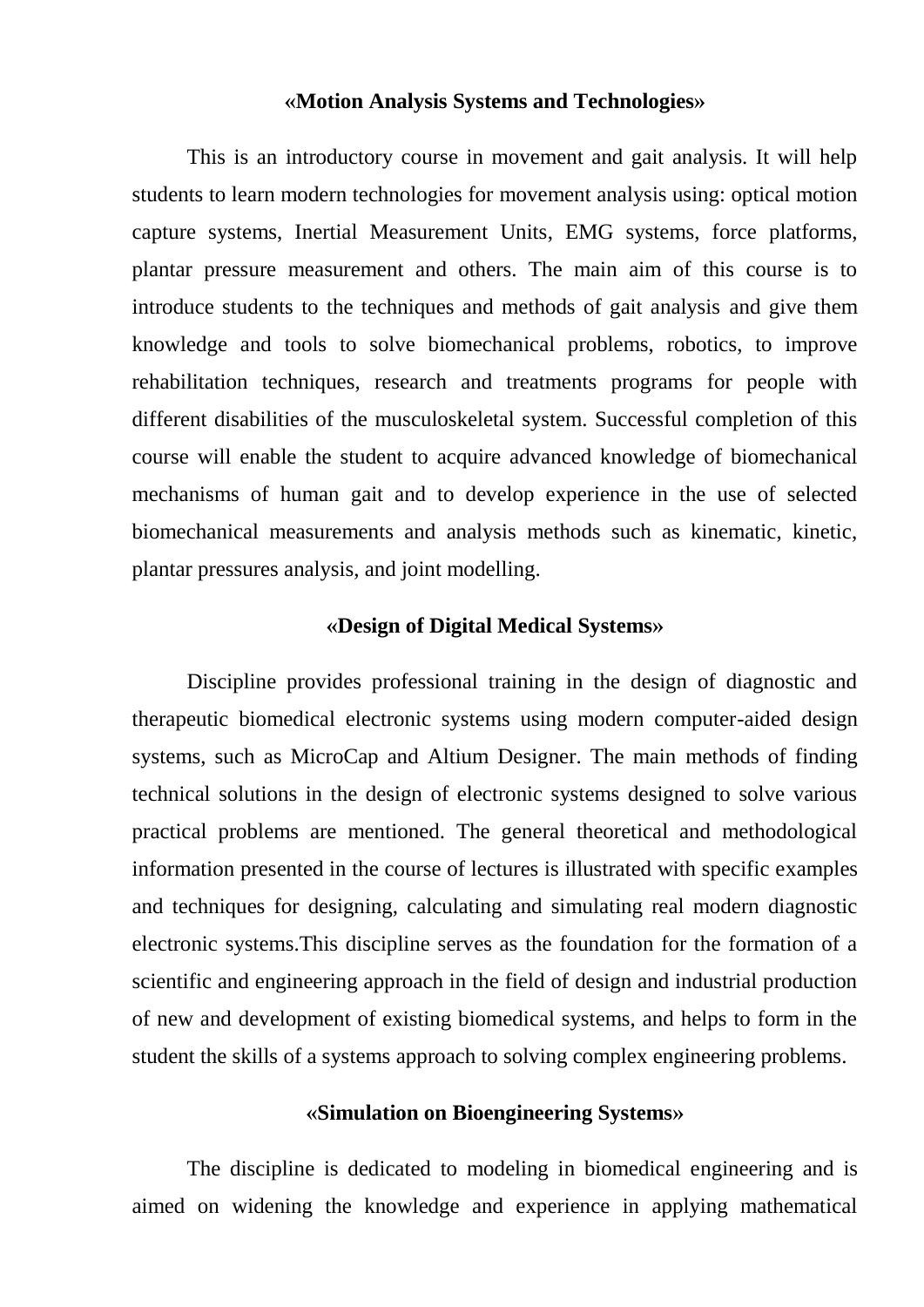apparatus for different applications in medical and technical sciences. Current course contains fundamental knowledge on modeling and system theory along with practical aspects for each topic provided in the course program. Learning material covers a broad range of data-driven and theoretical models, including models based on differential equations, finite-state machines, Markov chains, queueing systems, Petri nets and time series among others. The course is supplemented with laboratory works dedicated to aspects of data-driven modeling in MATLAB, Simulink and R.

#### **«Special Aspects of Designing for Safe Device Techniques»**

Discipline devoted to study the general technical aspects of complex safety, which contain concept, principles of design and construction, which can be used for all device technologies and systems. Primary attention is paid to the requirements for the tests according to the standards of safety at the all stages of the life cycle. Special features of device systems are examined from the potential danger point of view, created by electric current, fire and explosion, electromagnetic fields, mechanical, climatic actions and human factors.

# **«Academic Internship (Engineering and Manufacturing)»**

**«Internship (Research Project)»**

**«Internship (Pre-degree Internship)»**

#### **«State Final Examination»**

The State final attestation includes defense of the graduation qualification work. The State final attestation is the last mastering stage of the basic educational program.

The training level of graduates for performance of their professional tasks and compliance of their training with the requirements of the State Standard are assessed in the course of the State final attestation.